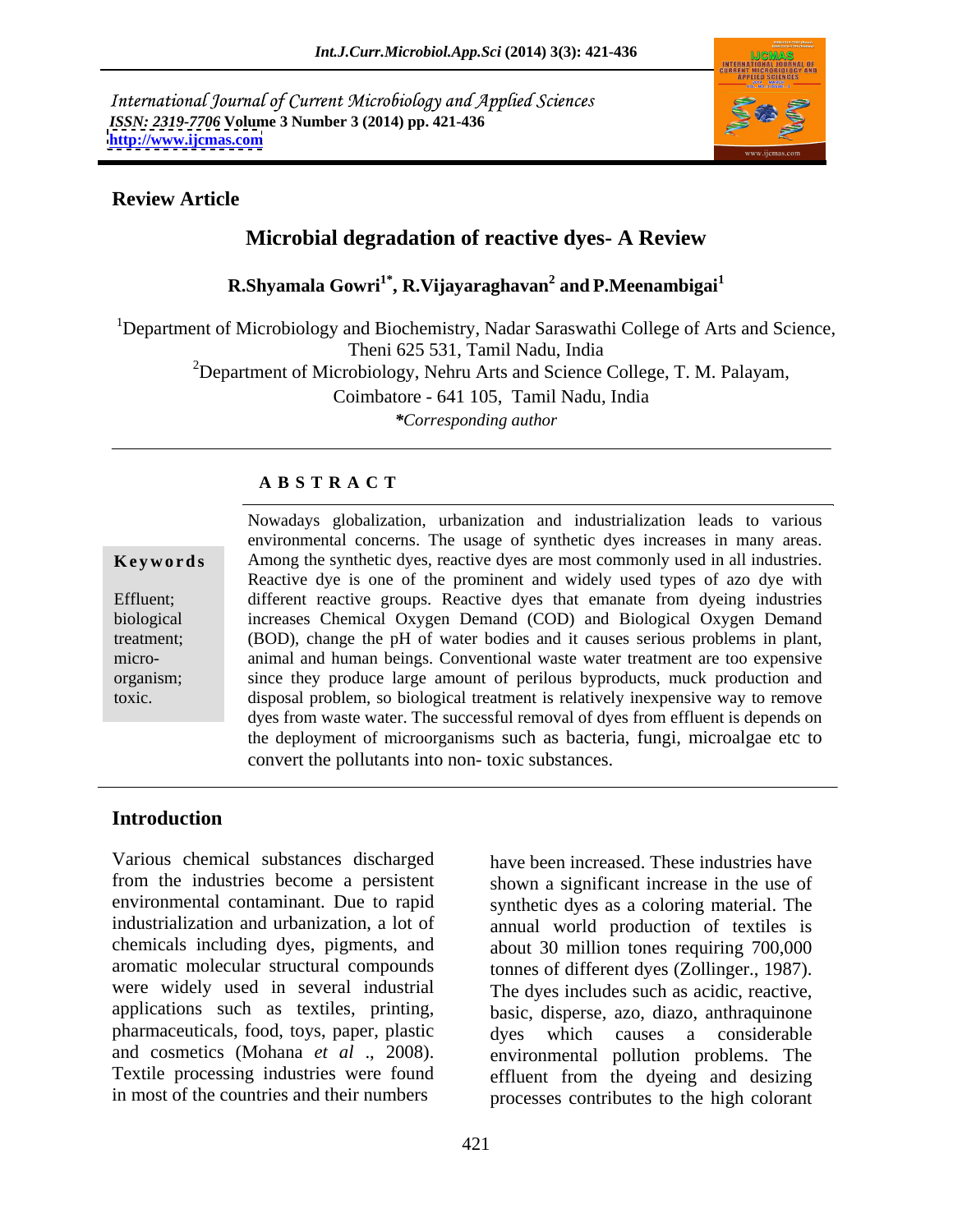content and chemical oxygen demand of bright colors and stable structures (Wang the total drainage. The dyes present in and Lewis, 2002 and Xie *et al.,* 2008). textile effluent give persistent color to the Reactive dyes are nitrogen – containing receiving streams and interfere with heterocyclic rings carrying halogen photosynthesis in aquatic flora (Cunningham and Saigo, 2001). Effluent that release from the production process of cellulose fiber. The heteroatom activates textiles is not properly disposed, can cause the system for nucleophilic attack due to grave environmental pollution, sometimes its electro-negativity. The attacking to levels that can threaten human health, nucleophile can be either a cellulose anion livestock, wildlife, aquatic lives and or a hydroxyl ion. This conducts fixation collapse the entire ecosystem. Presence of on the fabric, after hydrolysis occurs on dyes in the effluent causes an unpleasant the reactive dye and it is also important for appearance by imparting the color and its breakdown products are toxic, covalent fixation value (Al – Degs et al., carcinogenic and mutagenic (Conneely *et al*., 1999; Xu *et al.,* 2005).

Unlike most organic compounds, dyes have color because they a) absorb light in The chromophore of their molecules are the visible spectrum; b) have atleast one very similar *i.e*., either azo, anthraquinone, chromophore; c) have a conjugated phthalocyanine chromophore or others. system, (i.e.) a structure with alternating double and single bonds and d)exhibit resonance of electrons, which is a stabilizing force in organic compounds S...F...T...X (Abrahart, 1977). Dyes contain one or more azo groups (*i.e*., azo dyes) include by far the largest family of organic dyes. Distinguished types of dyes are, 1) Acid Briding group X: Reactive system dyes for protein and polyamide substance such as nylon, wool and silk; 2) Dispense dyes for polyesters and acetate and 3) Direct and reactive dyes for cellulosic The chromogen and b) The reactive materials such as cotton, rayon, linen and paper.

bonds between the reactive groups of

heterocyclic rings carrying halogen substituents, therefore undergo nucleophilic substitution reaction with the its electro-negativity. The attacking a dye molecule to have a high dye  $-$  fabric covalent fixation value (Al – Degs *et al.*, 2000).

**Dyes** with various reactive groups (i.e) with There are different types of reactive dyes various reactive systems that react with substrate to form covalent bonds (Table 1). The general formula for the reactive dyes structure is as follows.

### **S**  $\ldots$ **F**  $\ldots$ **T**  $\ldots$ **X**

Where we have a set of the set of the set of the set of the set of the set of the set of the set of the set of the set of the set of the set of the set of the set of the set of the set of the set of the set of the set of t

S: Solubilizing group; F: Chromophore T: Briding group X: Reactive system

Reactive dyes composed of two portions

system (Waring and Hallas., 1990).

**Reactive Dyes** Reactive dyes are characterized by a zo Reactive dyes have intricated bonds (N=N), and used to dye cellulose chemical structures which form covalent cellulose and agiled functional groups of chromophores (Moreira *et al*., 1998.). dye molecules. Reactive dyes are the most Reactive dyes are azo compounds that are common dyes because of many advantages linked by an azo bridge. (Raymound and such as operating at mild conditions, give Dunald, 1984). Reactive dyes are typicallyfibres. The color of the azo dyes is due to the presence of azo bond with associated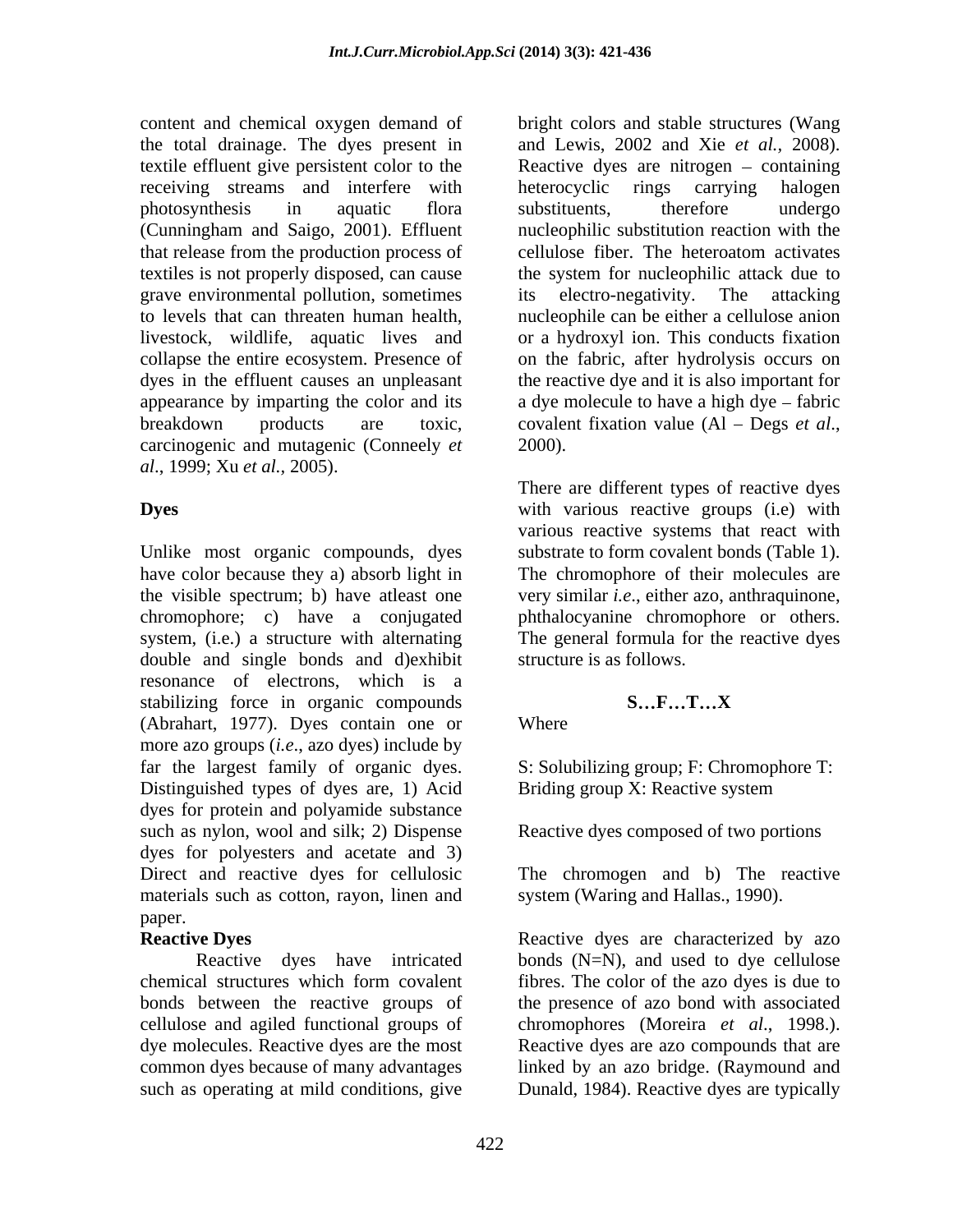azo based chromphores with various reactive dyes are Procion yellow MX-5B, primary environmental problem (Lata et Cibacron brilliant red B, Drimaren red  $Z - a l$ , 2007). Conventional treatment etc., which shows different reactivity and it has different absorbance (Table 2). disadvantage (Gong *et al.*, 2005;

Effluent from the industries containing pollution because, the presence of dyes in plant requirements (or) operating asthma rhinitis and dermatitis (Nilsson *et*  MCGeachan.,1996), mutagenicity (Mathur aquatic environment (Richardson, 1983; very low rate of removal ratio for BOD to COD (less than 0.1) (De and Radrigues, 1987). Therefore, industrial effluents **Biosorption** containing dyes should be processed before their discharge into the processmic defined as the preparty of

#### **Microbial discoloration of reactive dyes**

reactive groups, some examples for contaminated effluents is currently a 2B, reactive black 5 (fig. 1), Reactive methods such as activated sludge process, yellow 2, Procion Blue MX 2G, Remazol chemical coagulation, carbon absorption, red RB, Remazol Golden Yellow RNL, chemical oxidation, photo decomposition, Remazol Blue B, Remazol Turquoise Blue electro- chemical treatment, reverse G133, Remazol blue and Remazol orange osmosis, hydrogen peroxide catalysis etc **Impacts of reactive dyes** these techniques are even effective, reactive dyes causes serious environment with obvious disposal problem; costly water is highly visible and affects their expenses; lack of effective color reduction; transparency and aesthetic even if the particularly for sulfonated azo dyes; concentration of the dyes is low (Hao *et*  sensitivity to a waste water input. *al.,* 2000).Reactive dyes cause respiratory Techniques by chemical oxidation using and nasal symptoms (Docker *et al.,* 1987); sodium hypochlorite to remove the color *al.*, 1993); allergic contact dermatitis carcinogenic or toxic compounds (Anliker, (Estlander, 1988; Wilkinson and 1979). Physical and chemical methods are *et al.*, 2005; Przybojewska *et al.*, 1989), more energy and chemicals than biological genotoxicity (Dogan *et al.*, 2005; processes and sometimes it causes Przybojewska *et al*., 1989), pollution into solid or liquid side streams carcinogenicity (De- Roos *et al*., 2005; and it requires additional treatment or Gonzales *et al* ., 1988) and teratogenicity disposal (Table 3). So, the treatment of (Birhanli and Ozmen, 2005). Adverse dyes focus on some microorganisms which effects have also been detected from are to biodegrade and biosorb dye in waste Michaels and Lewis, 1985). Dyes have a possesses dye decolorizing ability like range of 5-1500mg/L. Processing of dye primary environmental problem (Lata *et al.,* 2007). Conventional treatment chemical oxidation, photo decomposition, electro- chemical treatment, reverse are difficult, ineffective (or) economic disadvantage(Gong Viyaraghavan and Yun, 2008). Some of although they have some shortcomings, they are: excess amount of chemical usage plant requirements (or) operating release a lot of aromatic amines which are effective for color removal but need of more energy and chemicals than biological processes and sometimes it causes are to biodegrade and biosorb dye in waste water. Number of microorganisms bacteria, fungi and yeast

### **Biosorption**

environment (Wong *et al.*, 2003). Thosof phone defined as the property of errain biomolecules to bind and Effluents from the textile industries method gams the expectancy ranges as factor Effluents from the textile mutsules<br>contain reactive dye in a concentration<br>industrial effluents has gained Biosorption defined as the property of certain biomolecules to bind and concentrate selected ions/ other molecules from aqueous solution. Biosorption with microorganism, especially fungus as latent sorbent for removal of dyes from industrial effluents has gained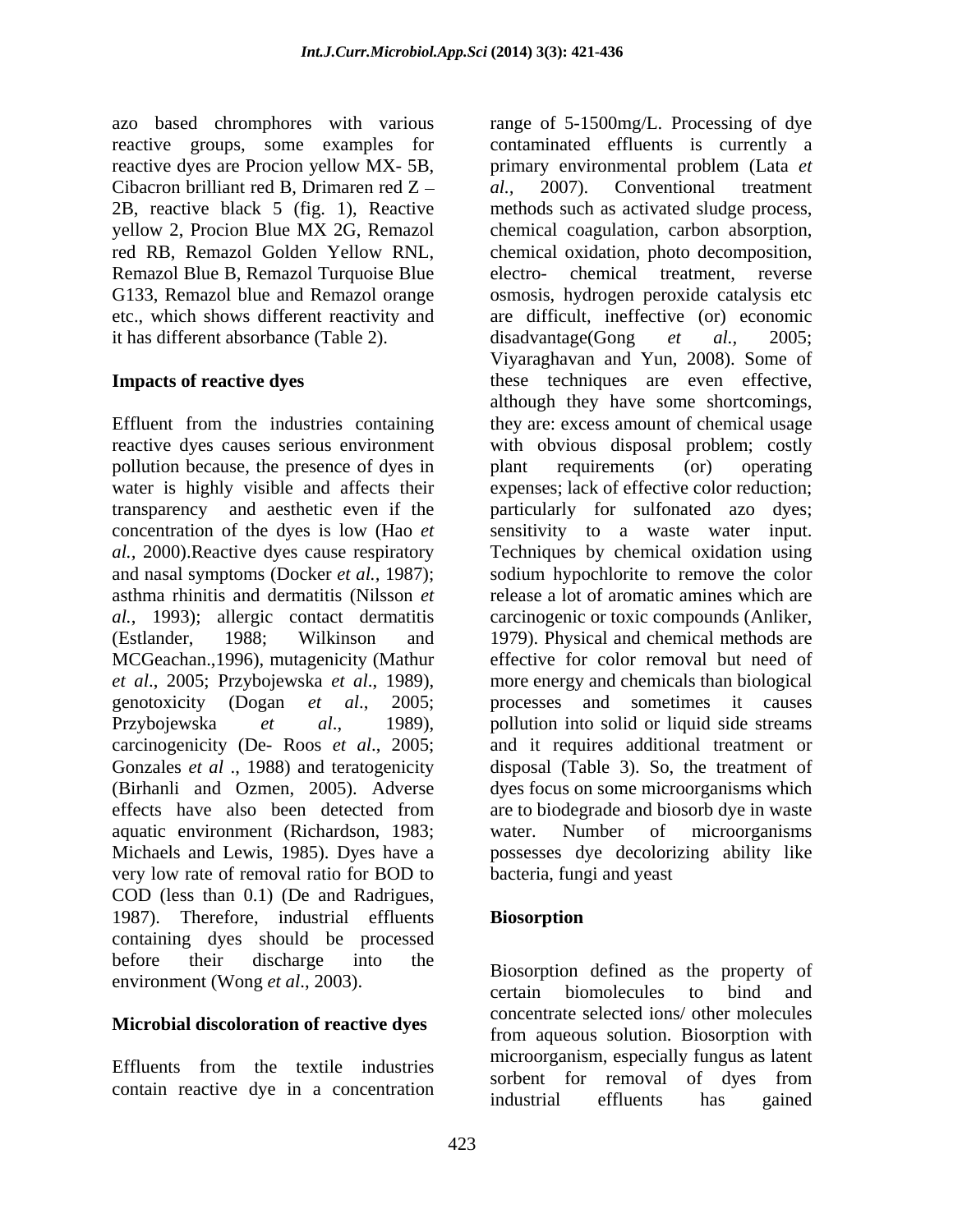considerable attention. Decoloring of synthetic dyes and dye effluents (Mehna *et*  have been used for decolorization of biosorbent of Reactive red 4. *Aeromonas sp, Pseudomonas luteola , E. coli ,* removal of reactive dyes like reactive blue,

anthraquinone, phalocyanine and azo dyes potential biosorbent because of their to their relativity high surface area and high binding affinity (Donmez and Aksu, 2002). During algal biosorption, **Biodegradation of reactive dyes** electrostatic attraction and complexation **Fungal Biodegradation** occur in the cell wall of algae (Satiroglu *et al*., 2002). Algae biosorbed some reactive A group of fungal organisms have an dyes such as reactive yellow 22 by *Spirogyra sp* (Mohan *et al.,* 2002). Based (Fu and Viraraghavan, 2001 a,b). Fungus on the dye and the organisms used is capable of degrading dioxins, different binding rates and capacities were polychlorinated, biphenyls (PCBS) and observed. Certain dyes have a specific chloro- organics (Reddy, 1995). White- rot affinity for binding with microbial species. fungi is capable of decolorizing dyes e.g., Use of biomass has advantages, especially *Coriolus versicolor* (Sumathi and Manju, if the dye- containing effluent is very toxic 2001), *Tramates versicolor* (Wong and

#### **Adsorption by dead microbial cells**

*al.,* 1995; Revankar and Lele, 2007; Killed bacteria, yeast and fungi are used Binupriya *et al.*, 2007) have been reported for the decolorization of dye – containing by using various fungi. Bacteria and fungi effluents. The dyes from textile industries effluent containing dye (Benito *et al.,* their interactions with microorganisms 1997). *Tramates versicolor* mycelium depend on the chemistry of particular dye adsorbs dye of 5-10% and *Aspergillus niger* adsorb 10-25%; (Miranda *et al.,* Brekenridge, 1996). Adsorption method is 1996). Most of the work was focused on used during unfavourable conditions for the biosorption of dyes by bacterial the growth and preserves microbial biomass. With respect to bacterial dye population (Modak and Natarajan, 1995). biosorption, Won *et al*. (2005) observed Adsorption process by microorganism is *Corynebacterium glutamicum* as a latent carried out by ion exchange method. *Bacillus subtilis* and *Staphylococcus* live biomass overcomes the problem such *aureus* are used as biosorbent for the as waste toxicity and requirement of reactive red, reactive violet and reactive decolorize Remazol black B in aqueous yellow (Hu, 1996). solution (Asku and Tezer, 2000). Dead *Actinomycetes* as absorbent for than live cells due to increased surface decolorization of effluent containing area in gram negative cells and high lipid (Zhou and Zimmerman, 1993). Algae are a Functional groups such as carboxyl, availability in both fresh and salt water. present in the cell wall of bacteria plays an Algae have a capacity for biosorption due important role in adsorption of dyes are varied from their chemistries and so and microbial biomass (Polman and Bacterial cells adsorb reactive dyes (Hu, 1992). The use of dead organisms instead nutrients. The dried form of *R. arrhizus* cells resulted in an effective adsorption content in cell wall of Gram positive cells. phosphonate, amine, hydroxyl group (Vander *et al*., 1997).

# **Fungal Biodegradation**

(Table 4). Yu, 1999 and Libra *et al*., 2003), *Funalia*  ability to decolorize wide range of dyes is capable of degrading dioxins, *trogii* (Yesilada *et al*., 1995), *Umbelopsis*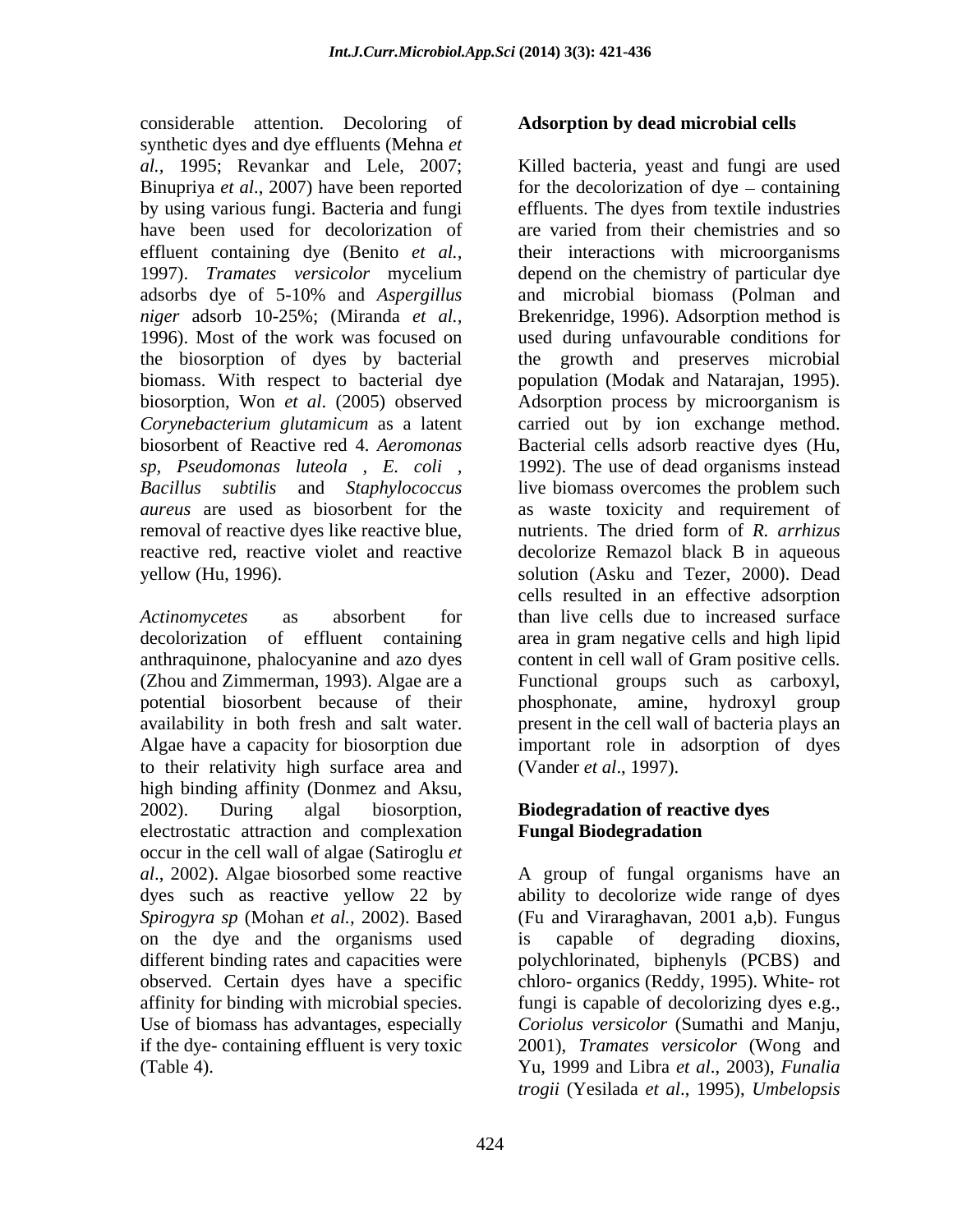*isabellina* and *Penicillium geastrivous* (Yang *et al*., 2003),*Aspergillus foetidus,* Breckenridge, 1996) can decolorize or mineralized. Whereas in anaerobic

Major group of fungus produce lignin soluble, cytoplasmic reductase called azo modifying enzymes like laccase, reductase. Azo reductase results in the manganese peroxidase (MnP) and lignin<br>peroxidase (Lip) to mineralize/ degrade peroxidase (Lip) to mineralize/ degrade which may be toxic, mutagenic and synthetic lignin or dyes (Raghukumar *et* carcinogenic to animals (Mcmulan *et al.*, *al*., 1996; Fu and Viraraghavan, 2001). The decolorization was a secondary should be retaining to achieve a complete metabolic activity linked to the fungus degradation. Different members of the ligninolytic – degradation activity. The consortium needed different conditions for degradation of some xenobiotic by other optimum reaction and azo- based cleavage white- rot fungi is known to occur under non- ligninolytic conditions and would under anaerobic conditions (Haug et al., mainly be through the laccase enzyme 1991). *Pseudomonas luteola* have an activity (Dhawale *et al*., 1992) ability to remove the color of reactive azo

Basidiomycetes fungi not only decolorize but also degrade and mineralize a broad Algal Biodegradation spectrum of different dye structure (Azo, anthroquinone, heterocyclic, Algal culture also has an ability to degrade triphenylmethane, and polymeric dyes) and it also degrade numerous toxic organic Houtian, 1992). *Chlorella* and *Oscillatoria* and recalcitrant compounds. The enzyme were capable of degrading azo dyes to system of basidiomycetes fungi is non- aromatic amines and further to simple specific in the degradation of pollutants organic compounds. *Synechocystis* sp and and even acts on mixtures of pollutants. *Phormidium* sp have a capacity to remove (Machado *et al*., 2005; Shah and Nerud, reactive dyes such as Reactive Red,

### **Bacterial degradation**

Work on bacterial degradation of dyes were started in the 1970s with report on Limited amount of studies about yeast *Bacillus* s*ubtili*s (Horitsu *et al*., 1977), then degradation was followed by *Kluveromyces marxianus* IMBS numerous bacteria such as *Aeromonas*  decolorize Remazol Back B dye of about *hydrophilia* (Idaka and Ogawa, 1978), *Bacillus cereus* (Wuhrmann *et al.,* 1980), *Pseudomonas sp* (Kulla, 1981), *E. Coli* (Chang *et al* ., 2004). Under aerobic conditions azo dyes are not readily

*Rhizopus oryzae* (Polman and metabolic pathways and the dyes were not biosorb various dyes. conditions, bacteria reduce azo dyes metabolized, intermediates formed during degradation resulted in disruption of mineralized. Whereas in anaerobic gratuitously by the activity of unspecific, production of colorless aromatic amines carcinogenic to animals (Mcmulan *et al*., 2001). Anaerobic to aerobic condition consortium needed different conditions for requires azo reductase, which function under anaerobic conditions (Haug *et al*., 1991). *Pseudomonas luteola* have an dyes (Hu, 1994).

### **Algal Biodegradation**

2002; Wesenberg *et al*., 2003). Remazol Blue, and Reactive Black B azo dyes through azoreductase (Jinqi and (Karacakaya *et al.,* 2009).

### **Yeast Biodegradation**

decolorization were reported. *Kluyveromyces marxianus* IMBS 98% (Meehan *et al.,* 2000). *Pseudozyma rugulosa* Y -48 and *Candida krusei* G-1, are the yeast strains exhibited excellent color removal of reactive azo dyes. *Saccharomyces cerevisiae* MTCC 463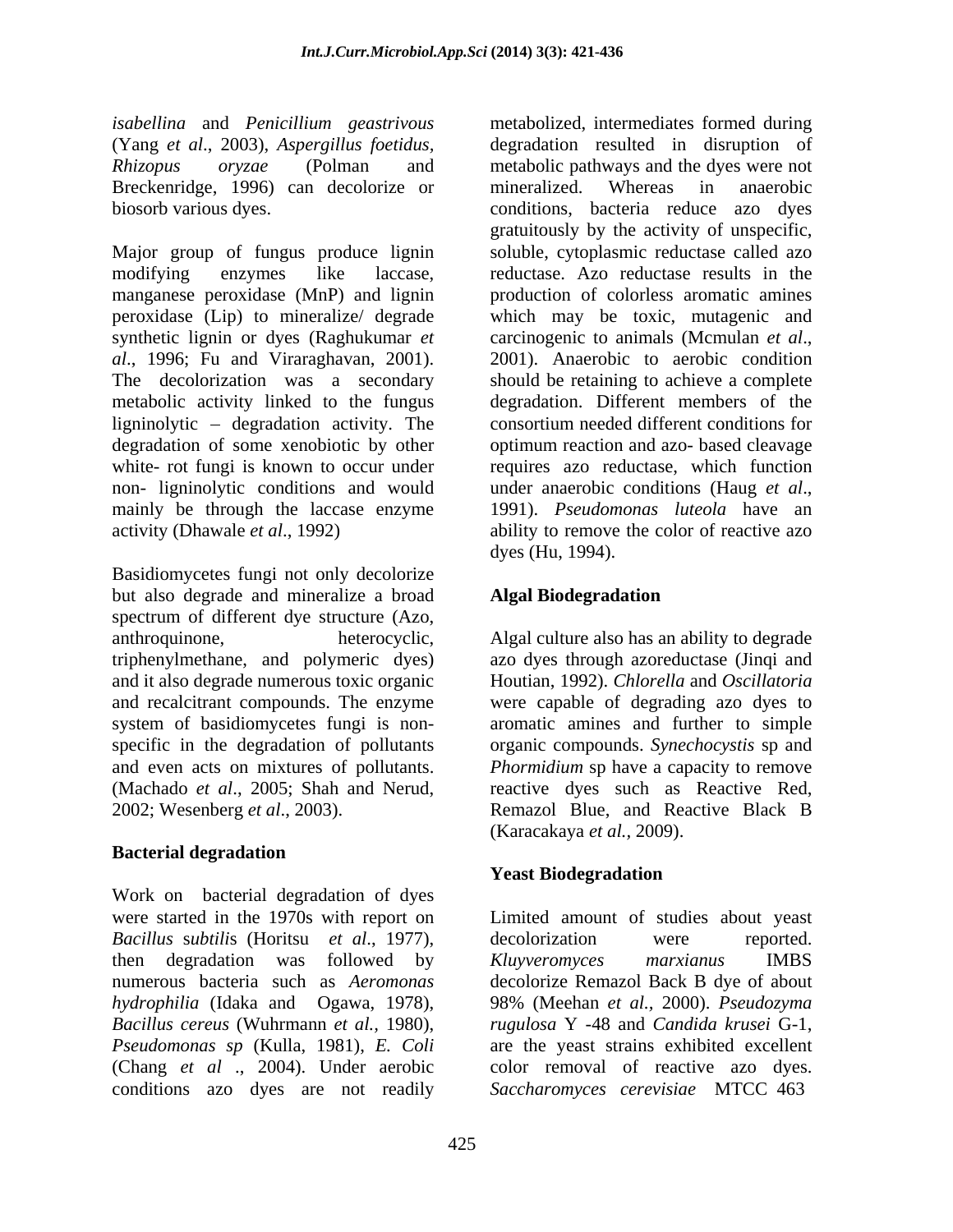| <b>Commercial Name</b> | Firm          | <b>Introduced Year</b> |
|------------------------|---------------|------------------------|
| Procion M              | ICI           | 1956                   |
| Procion H              | ICI           | 1957                   |
| Cibacron               | <b>CIBA</b>   | 1957                   |
| Remazol                | Hoechst       | 1958                   |
| Levafix                | Bayer         | 1958                   |
| Reactow                | Geigy         | 1959                   |
| Drimaren               | Sandoz        | 1959                   |
| Levafix ${\bf E}$      | Bayer         | 1961                   |
| Primazin               | <b>BASF</b>   | 1964                   |
| Solidazol              | Cassella      | 1964                   |
| Procilan               | ICI           | 1964                   |
| Levafix P              | Bayer         | 1966                   |
| Lanasol                | <b>CIBA</b>   | 1966                   |
| Reactofil              | Gergy         | 1968                   |
| Verofix                | Bayer         | 1970                   |
| Drimalan               | Sandoz        | 1970                   |
| Procion HE             | ICI           | 1970                   |
| Procion T              | ICI           | 1977                   |
| Procion $H - EG$       | ICI           | 1979                   |
| Kayacelon              | Nippon kayaku | 1984                   |
| Procilence             | ICI           | 1987                   |
| Cibacron C             | <b>CIBA</b>   | 1988                   |
|                        |               |                        |

**Table.1** Introduction of commercial reactive dyes (Ahmed, 1995)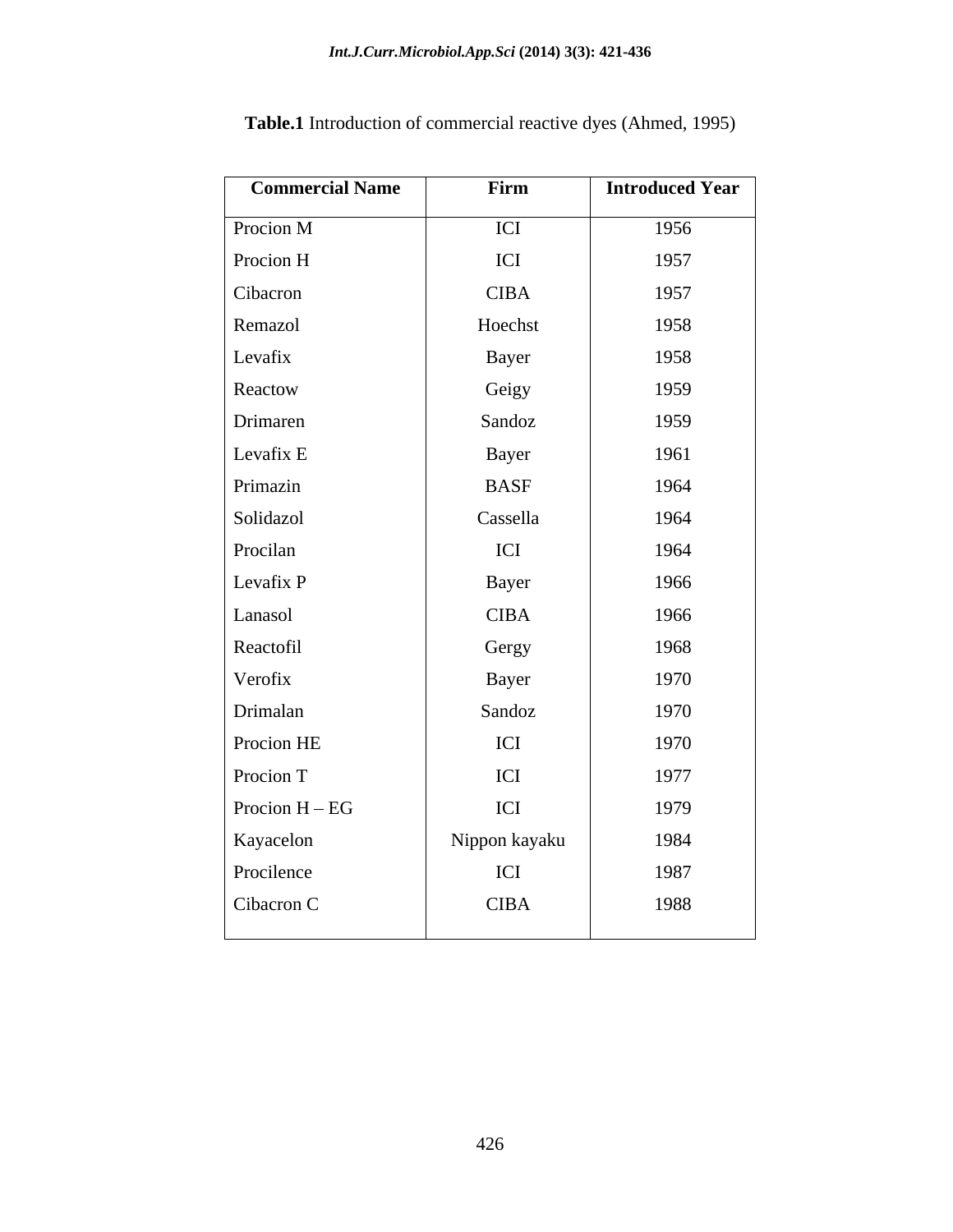**Fig.1** Structure of Reactive Black - 5



**Table.2** Wavelength of light absorbed by the reactive dyes

| <b>Dyes</b>                 | Absorbance $_{max}(nm)$ |
|-----------------------------|-------------------------|
| Cibacron Red C-2G           | 515                     |
| Remazol Navy Blue GG        | 620                     |
| Remazol Red RB              | 525                     |
| Cibacron Orange CG          | 489                     |
| Remazol Golden Yellow RNL   | 410                     |
| Remazol Blue B              | 590                     |
| Remazol Turquoise Blue G133 | 660                     |
| Remazol Black B             | 600                     |
|                             |                         |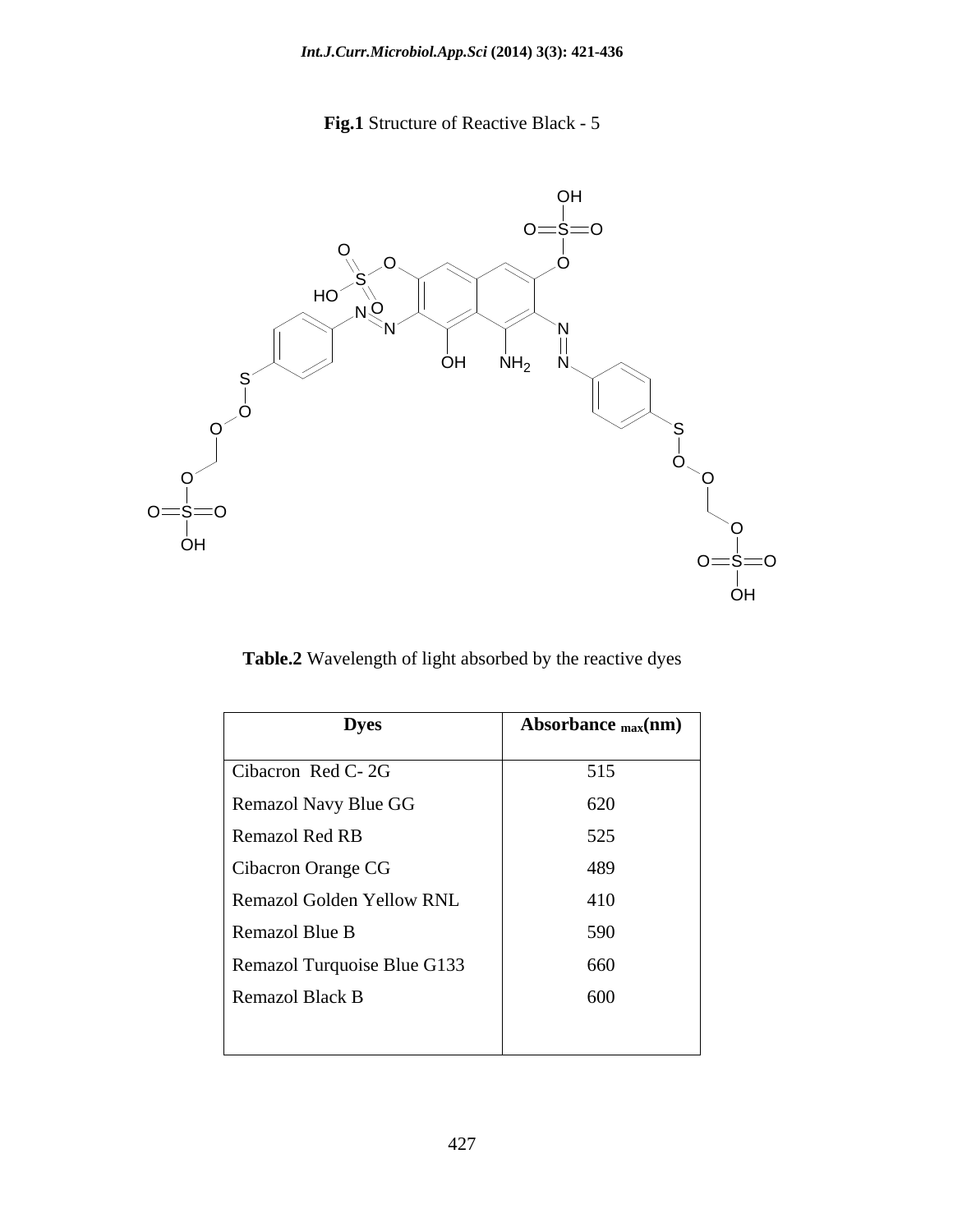| <b>Physical and Chemical</b> | <b>Merits</b>                 |                             |  |
|------------------------------|-------------------------------|-----------------------------|--|
| treatment Methods            |                               | <b>Demerits</b>             |  |
|                              |                               | Large amount sludge         |  |
|                              |                               | production, handling and    |  |
| Coagulation/Flocculation     | Simple, economic feasible     | disposal problems, more     |  |
|                              |                               | amount chemicals required   |  |
|                              |                               | for pH adjustment           |  |
|                              |                               | High pressure, expensive,   |  |
| Membrane separation          | All types of dyes are         | sludge generation incapable |  |
|                              | decolorized                   | for large scale treatment   |  |
|                              |                               | Renewal is possible         |  |
| Ion exchange                 | Effective with no loss of     | economic constraints, not   |  |
|                              | redevelopment                 | effective for some dyes     |  |
|                              |                               | High energy cost, chemical  |  |
| Oxidation                    | Hasty and efficient process   | required, secondary         |  |
|                              |                               | metabolite production       |  |
|                              | No sludge production, little  |                             |  |
|                              | consumption of chemicals,     | Economically impracticable  |  |
| Advanced oxidation process   | efficiency for recalcitrant   |                             |  |
|                              | dyes                          |                             |  |
| Adsorption on activated      |                               |                             |  |
| carbon                       | Effective                     | Expensive loss of absorbent |  |
|                              | Proficient decolorization for |                             |  |
| Fenton's reagent             | both soluble and insoluble    | Sludge formation            |  |
|                              | dyes                          |                             |  |
|                              |                               | Formation of Secondary      |  |
| Photochemical                | No sludge production          | metabolic pollutants        |  |
|                              | Effective only in laboratory  |                             |  |
| Irradiation                  | level                         | Need dissolved oxygen       |  |
|                              |                               |                             |  |

**Table.3** Merits and Demerits of physical treatment method (Robinson *et al .,* 2001)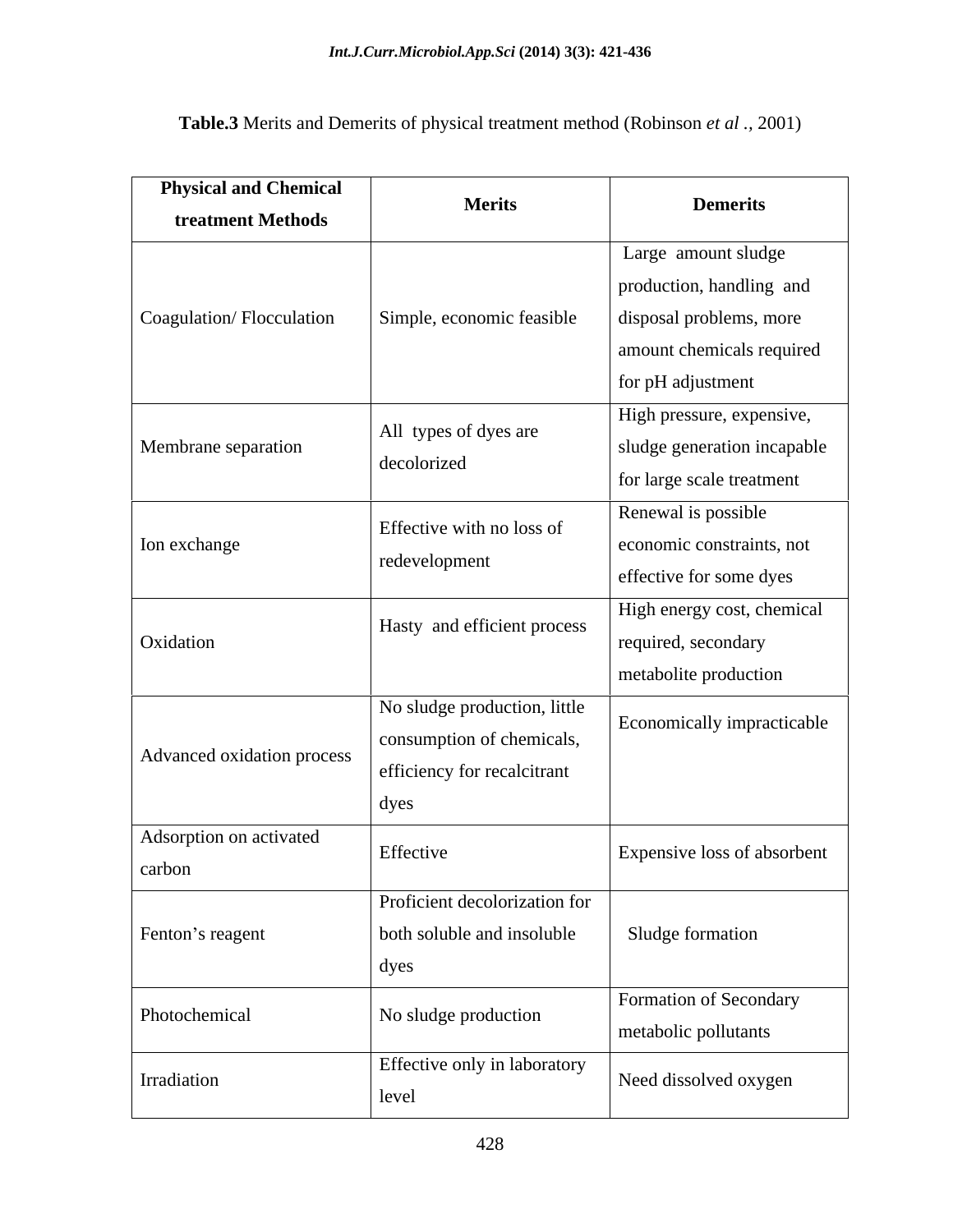| <b>Organisms</b>                       | <b>Dye</b>                   | Mechanism         | Reference                         |
|----------------------------------------|------------------------------|-------------------|-----------------------------------|
| Myrothecum                             | Orange II RS (red)           | Adsorption        | Brahimi-Horn et al.,              |
| verrucaria                             |                              |                   | 1992                              |
| Candida sp                             | Procion                      | Black, Adsorption | $\sqrt{\text{De}}$ Angelis<br>and |
|                                        | Procion Blue, Procion        |                   | Rodrigues ., 1987                 |
|                                        | Blue MX 2G, Procion          |                   |                                   |
|                                        | Red HE7B, Procion            |                   |                                   |
|                                        | orange HER                   |                   |                                   |
|                                        |                              |                   |                                   |
| Streptomycetes BW Azo reactive red 147 |                              | Adsorption        | Zhou<br>and                       |
| 130                                    |                              |                   | Zimmermann., 1993                 |
| Alternaria raphani                     | Reactive black 5, Adsorption |                   | Ramalakshmi et al.                |
|                                        | Reactive orange107           |                   | 2011a,b                           |
| Corynebacterium                        | Reactive Yellow 2            | Adsorption        | Won and Yun ., 2008               |
| glutamicum                             |                              |                   |                                   |
|                                        |                              |                   |                                   |
| Phanerocheate                          | Reactive blue 4              | Adsorption        | Grazso ., 2001                    |
| chrysosporium                          |                              |                   |                                   |
| Rhizophus arrhizus                     | Remazol                      | blue, Adsorption  | Mahony et al., 2002               |
|                                        | Remazol<br>orange,           |                   |                                   |
|                                        | Cibacron red                 |                   |                                   |
|                                        |                              |                   |                                   |

## **Table.4** Biosorption of reactive dye by microorganisms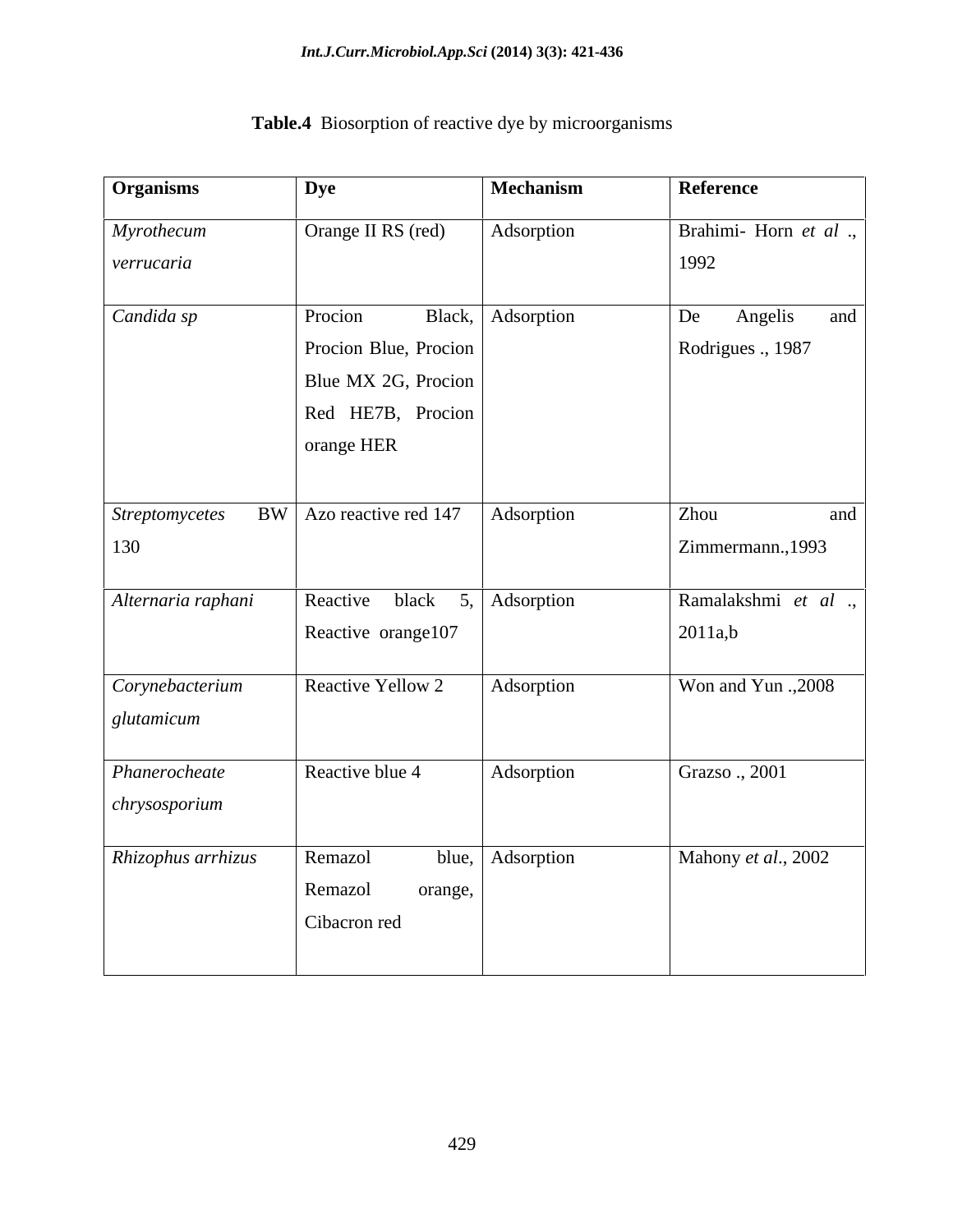| Organisms                                                                                            | <b>Dyes</b>                                                                              | Reference                                                                    |
|------------------------------------------------------------------------------------------------------|------------------------------------------------------------------------------------------|------------------------------------------------------------------------------|
| Fungi:<br>Trametes villosa<br>$\vert$ Pycnoporus sanguineus                                          | Drimaren Brilliant Blue                                                                  | Machado et al., 2006                                                         |
| Pleurotus ostreatus<br>Funalia trogii<br>Aspergillus ochraaceus                                      | <b>Remazol Brilliant Blue R</b><br><b>Remazol Brilliant Blue R</b><br>Reactive Blue - 25 | Palmieri et al., 2005<br>Deveci., 2004<br>Parshetti et al., 2007             |
| Bacteria:<br>Rhizobium radiobacter<br>Pseudomonas luteola<br>Citrobacter sp., CK3<br>Pseudomonas sp. | Reactive Red 141<br>Reactive azo dyes<br>Reactive Red 180<br>Reactive Red 2              | Telke et al., 2008<br>Hu., 1994<br>Wang et al., 2009<br>Kalyani et al., 2009 |
| Algae<br>Synechocystis sp.<br>Phormidium sp.                                                         | Reactive Red<br>Reactive<br>Blue,<br>Remazol<br><b>Black B</b>                           | Karacakaya et al., 2009                                                      |
| Yeast:<br>Kluyveromyces<br>IMB3                                                                      | <i>marxianus</i>   Remazol Black B                                                       | Meehan et al., 2000                                                          |

## **Table.5** Various Microorganisms that decolorize reactive dyes

**Table.6** Enzymatic degradation of reactive dyes by microorganisms

| <b>Dyes</b>                                                    | <b>Enzymes</b>            | <b>Organisms</b>                 | Reference                      |
|----------------------------------------------------------------|---------------------------|----------------------------------|--------------------------------|
| Bromophenol Blue,<br>Orange G, Amatanth<br>and Malachite Green | Laccase                   | Pycnoporus<br>sanuineus          | Mayer and Staples .,<br>2002   |
| Reactive Orange 16,<br>remazol Brilliant Blue<br>$\mathbf{R}$  | Manganese<br>peroxidase   | Not available                    | Novonty et al., $2004$         |
| Reactive Blue $-59$                                            | Lignin Peroxidase         | <b>Streptomyces</b><br>krainskii | Mane et al., 2008              |
| <b>Brilliant</b><br>Remazol<br>Blue R                          | Peroxidase and<br>Laccase | Pleurotus ostreatus              | Machado and<br>Mathews ., 2006 |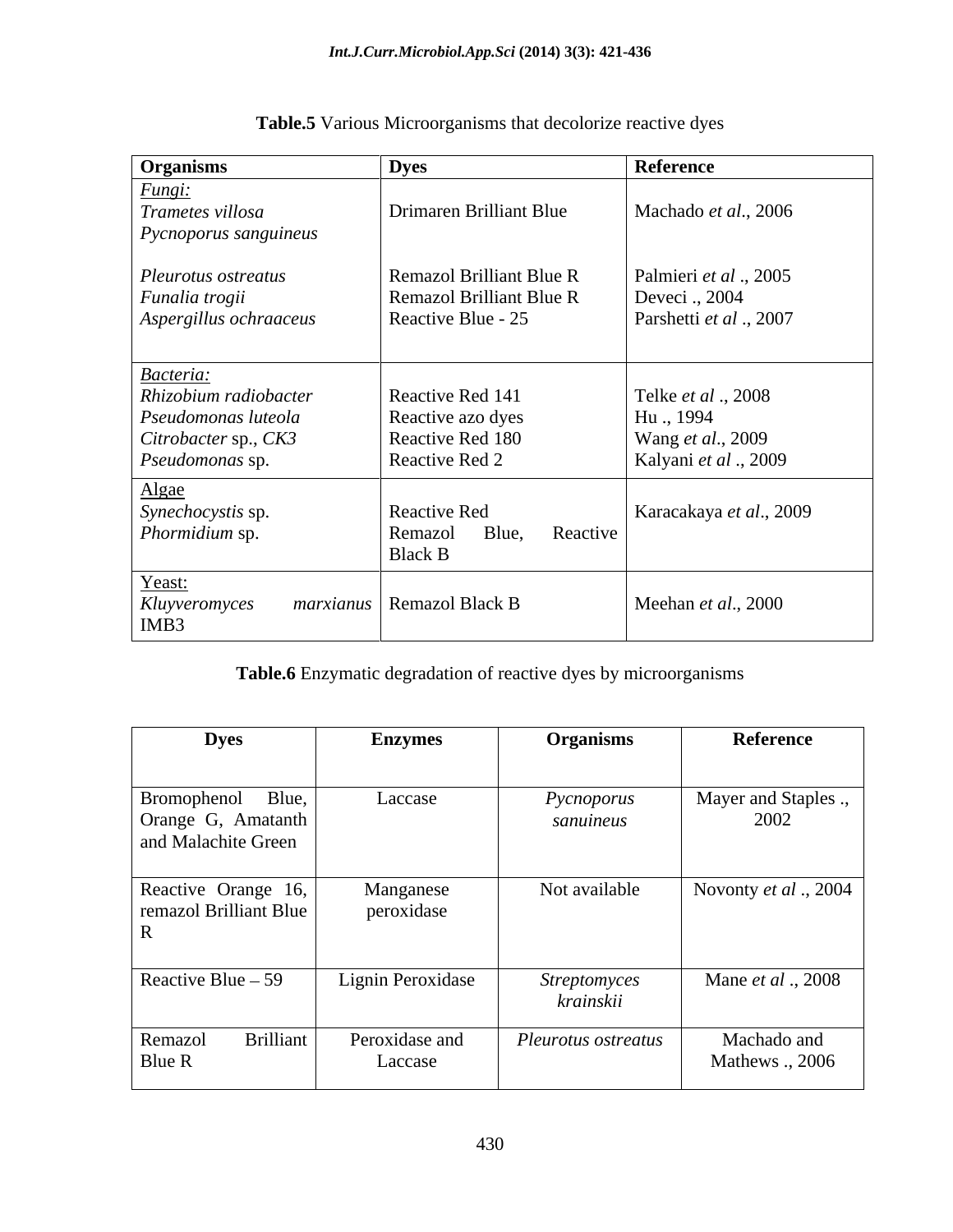produce an enzyme which helps to break cultures decolorize 95% of red RB and down the organic compounds in waste water. *Rhizopus oryzae, Cyathus bulleri,* enhance when peptone is used in the *Coriolus versicolor, Funalia trogii,* medium for growing the mixed culture *Laetiporous sulphureus, Streptomyces sp., Trametes versicolor* and other microorganisms decolorize dyes in aerobic conditions (Nigam *et al*., 2000; Salony *et al.,* 2006; Zhang *et al*., 1999). Most of the Enzymes were used for decades in the dyes are recalcitrant for the biological textile industry as detergents, recently degradation or nontransformable under extracellular enzymes tested for their aerobic conditions (Pagga and Brown, ability to decolor and degrade dyes 1986; Rai *et al*.,2005).Under anaerobic (Gianfreda and Rao, 2004). To degrade condition, the reactive dyes are dyes in a waste water plant, the decolorized effectively by using glucose as chromophore in the dyes should be a carbon source (Carliell *et al*., 1996). Conventional sewage method under manganese peroxidase are quite effective anaerobic condition decolorized reactive red 141. The reactive red 141 was fungi such as *Trametes versicolor,* decomposed under anaerobic condition by the cleavage of azo bond by the microbial community resulted in the formation of 2 effective decolorizer for a wide variety of aminonaphthalene-1, 5 disulfonic acid structurally different dye (Kandelbauer *et*  (Carliell *et al*., 1995). The addition of salts *al*., 2004). Manganese peroxidase decolors such as nitrate and sulfate decolorized Reactive orange 16, Remazol Brilliant reactive red 141 under anaerobic Blue R, Drimaren Blue, Acid Black and condition. An anaerobic – aerobic Drimaren Red (Novonty *et al.*, 2004) treatment process by mixed culture of (Table 6). bacterial isolated from textile dye effluent was used to decolorize the reactive azo Manganese beroxidase from dyes such as remazol brilliant orange 3R, *Phanerocheate chrysosporium* decolorized remazol black B and remazol brilliant violet 5R (Supaka *et al* ., 2004). Treatment reactive violet 5, reactive black 5, reactive of synthetic dye waste water at the orange 96, reactive red 198 and reactive combination of anaerobic and aerobic blue 15, whereas *Bjerkandara adjusta* conditions showed that the majority of decolorizes all these types of reactive dyes

effectively decolorize methyl red at colors are removed by the anaerobic different pH with involvement of process, whereas the chemical oxygen azoreductase (Jadhav and Govindwar, demand(COD) is removed by the aerobic 2007) (Table 5). process (Rajaguru *et al*., 2000 and Supaka **Aerobic/anaerobic degradation of**  from domestic sewage treatment plant has **reactive dyes** been reported to be effective in Under aerobic conditions, bacteria RB, blue M2B and yellow. The mixed *et al*., 2004). Mixture of bacterial isolates decolorization of reactive azo dyes, red cultures decolorize 95% of red RB and blue M2B. Decolorization remarkably (Vijaya *et al.,* 2003).

#### **Enzymatic degradation of reactive dyes**

oxidized and cleaved. Laccase and in dye degradation. Laccase from various *Trametes hirsute, Pleurotus ostreatu*s and *Phlebia tremellosa* are found to be (Table 6).

Manganese peroxidase from reactive azo dyes such as reactive blue38,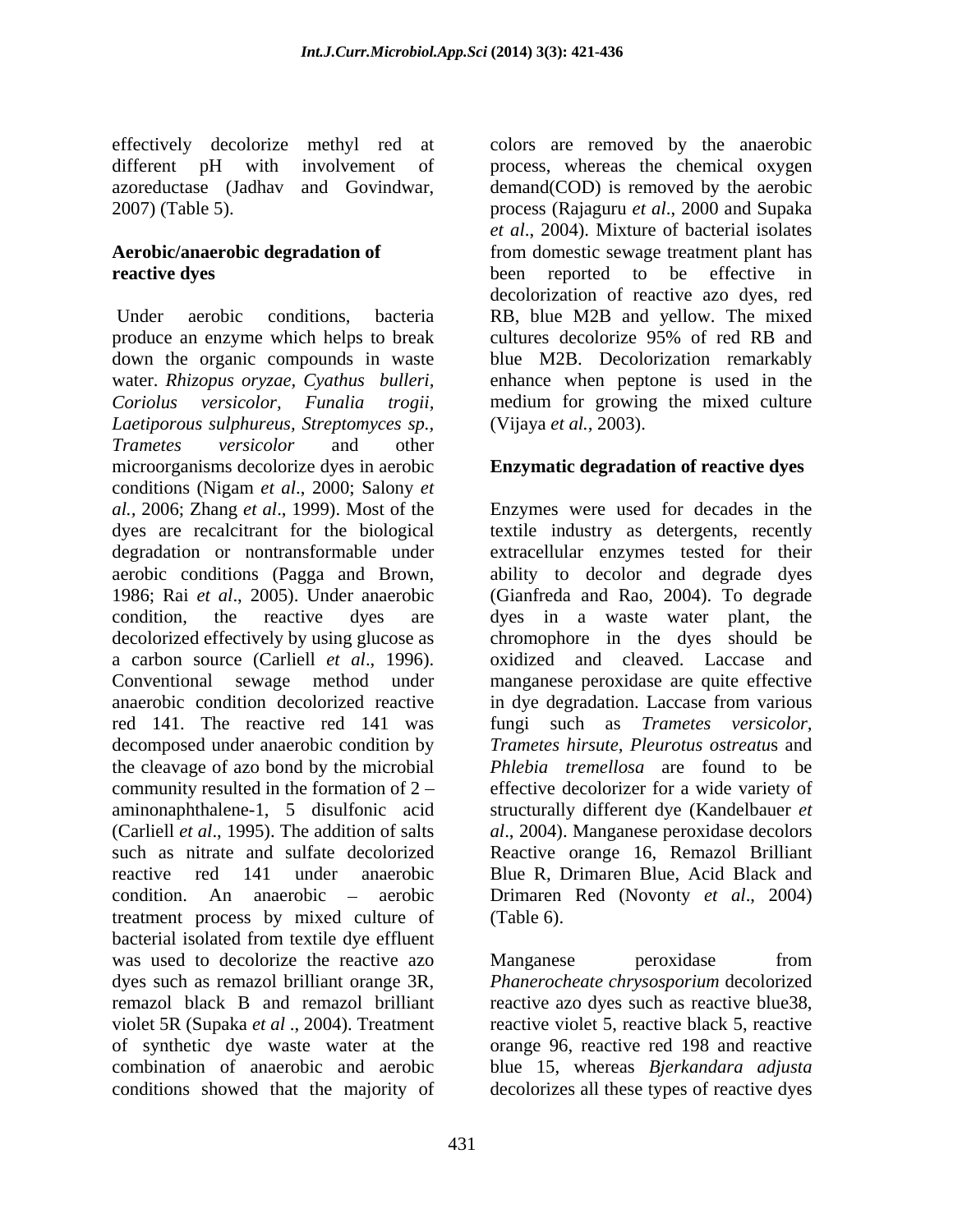in presence of  $Mn^{2+}$ (Heinfling et al., Biotechnol. J. 2: 1014-1025 in presence of Mn<sup>2+</sup>(Heinfling *et al.*, *Biotechnol. J.* 2: 1014-1025<br>1998).Lacasse enzyme from *Tramates* Birhanli, A and Ozmen, M., 2005. Evaluation of *versicolor* decolorize reactive blue 19

Discharge of effluent into water bodies are serious environmental problem. Reactive Mou D. G., 1992. Binding of textile azo dyes<br>by *Mirothecium verrucaria*- OrangeII, dyes are azo based dyes and they are recalcitrant to degrade by conventional treatment method. The biological *Microbiol.*, 10:31-36 treatment is an effective and alternate method to decolorize and mineralize the dyes in effluent without leaving harmful byproducts. In biological treatment the  $\frac{233}{233}$ microorganisms biosorb/degrade the dyes with the help of some enzymes such as laccase, lignin peroxidase, manganese peroxidase etc. Both anaerobic and aerobic  $\frac{\text{under}}{61-69}$ condition is required for complete Chang, J.S., Chen, B.Y and Lin, Y.S., 2004.

- *Publishing*., 1-12
- 
- from textile effluent. *Water Res.,* 34:927-935
- 
- Asku, Z and Tezer, S., 2000. Equilibrium and
- 
- 

*Biotechnol. J*. 2: 1014-1025

- (Peralta-Zamora *et al*., 2003). teratogenesis assay- *Xenopus. Drug and* Birhanli, A and Ozmen, M., 2005. Evaluation of toxicity and teratogenecity of six commercial textile dyes using the frog embryo *chemical toxicologies*., 28(1): 51-65
	- Brahimi Horn, M. C., Lim, K.K., Liany, S.L and Mou D. G., 1992. Binding of textile azo dyes by *Mirothecium verrucaria*- OrangeII, 10B(blue) and RS (red) azo dye uptake for textile wastewater decolorization. *J. Ind. Microbiol*., 10: 31-36
	- Carliell, C.M., Barclay S. J and Buckley, C.A., 1996. Treatment of exhausted reactive dyebath effluent using anaerobic digestion: laboratory and full  $-$  scale trials. Water SA., 22: 225-233.
	- Carliell, C.M., Barclay S. J., Naidoo, N., Buckley, C.A., Mulholland, D.A and Senior, E., 1995. Microbial decolorization of a reactive azo dye under anaerobic conditions. Water SA., 21: 61-69
- degradation of reactive dyes. Stimulation of bacterial decolorization of an azo dye by extracellular metabolites from *Escherichia Coli* Strain NO3. *Bioresour Technol.,* 91(3) : 243 -248.
- **References References References References References References References References References References References References References References References References References** Abrahart, E. N., 1977. Dyes and their phthalocyanine textile dye remazol turquoise intermediates. *New York: Chemical*  blue by *Phanerochaete chrysosporium*. *FEMS*  Conneely, A., Smytha, W.F and Mc Mullana,G.,1999. Metabolism of the *Microbiol. Lett.* 179: 333-337
- Ahmed, A.J., 1995. Reactive dyes development: "A Cunningham, W.P and Siago, B.W., 2001. Review". *Textile Dyer and Printer*, *Sudan* ., <br>19-24 *Graw Hill, New York, 267-269* Cunningham,  $W.P$  and Siago, Environmental Science. *Global concern*. *Mc Graw Hill, New York*, 267-269
- Al- Degs, Y., Khraisheh, M.A.M., Allen, S.J., and De Angelis, F. E and Rodrigues, G.S., 1987. Azo Ahmad, M.N., 2000. Effect of carbon surface dyes removal from industrial effluents using chemistry on the removal of reactive dyes yeast biomass. *Arquiros De Biologia E.* dyes removal from industrial effluents using *Technologia*(*Curitiba*)., 30:301-309.
- Anliker, R., 1979. Ecotoxicology of dyestuffs a De Roos, A. J., Ray, R.M., Gao, D.L., Wernli, K.J., joint effort by industry. *J. Ecotoxicol Environ.* Fitzgibbons, E.D., Zinding, F., Astrakianakis, *Safety.*, 3: 59- 74 G., Thoma, D.B and Checkoway, H., 2005. kinetic modelling of biosorption of remazol textile workers in Shanghai, china: A case black B by *Rhizopus arrhizus* in a batch Cohort analysis of occupational exposures. system: effect of temperature. Process *Cancer causes and control.*, 16(10): 1177- Biochem., 36: 431-439 Colorectal cancer incidence among female 1188.
- Benito, G. G., Miranda, M.P., and De Los Santos,, Deveci, T., Unyayar, A and Mazmanci, M.A.,2004. D.R., 1997. Decolorization of waste water Production of Remazol brilliant blue R from an alcoholic fermentation process with decoloring oxygenese from the culture filterate *Trametes versicolor*. *Bioresource Technol.*, 61: 33-37 decoloring oxygenase from the culture filterate of *Funalia trogii* ATCC 200800. *J. Mol.Catal., B Enzym.*, 30: 25-32
- Binupriya, A.R., Sathishkumar, M., Swaminathan, Dhawale, S.W., Dhawale, S.S. and Dean Ross, D., K.,Jeong, E.S and Yun S. E., 2007.Liquid 1992. Degradation of phenanthrene by phase separation of reactive dye by wood *Phanerochaete chrysosporium* occurs under rotting fungus: A biotechnological approach. ligninotytic as well as nonligninolytic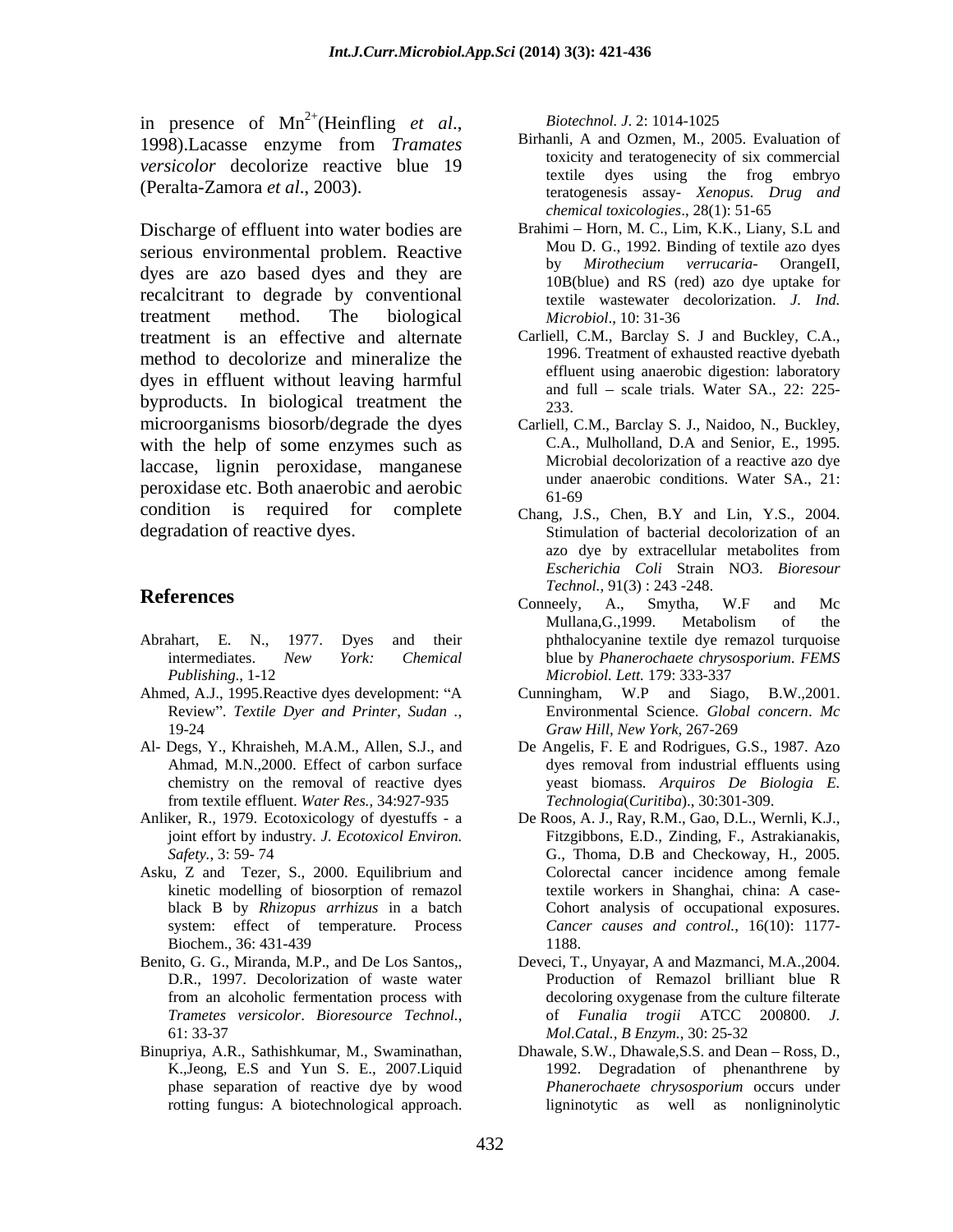conditions. *Appl.Environ.Microbiol*., 58 : 3000

- Docker, A., Wattie, J.M., Tpping, M.D., Pickering, C.A.C., Thomas, P and Gompertz, using reactive dyes. *British Journal of*
- Dogan, E.E., Yesilada, E., Ozata, L and Yologlu, S., 2005. Genotoxicity testing of four textile Water Sci Technol., 34: 89-95 *and Chemical toxicologies*. 28(3): 289-301
- Donmez, G., and Asku, Z., 2002. Removal of Idaka,E and Ogawa,Y., 1998. Degradation of azo
- Estlander, T., 1988. Allergic dermatoses and respiratory diseases from reactive dyes. 316-323.
- Fu, Y., and Viraraghavan, T. 2001b. Removal of
- Fu,Y and Viraraghavan, T., 2001a. Fungal *Biresource Technology., 79(8)*: 251 -262 735 -742.<br> *Afreda, L. and Rao,M.A., 2004. "Potential of Kandelbauer.A.,*
- Gianfreda, L. and Rao,M.A., 2004. "Potential of Kandelbauer,A., Maute,O., Kessler, R.W., review. *Enzyme Microb. Technol*., 35 : 339 -
- Gong, R., Ding. Y., Yang, C., Liu, H and Sun, Y., Biotechnol. Bioeng., 87 (4): 552 563. 2005. *Dyes Pigment*., 64 : 187 192.
- Gonzales, C.A., Riboli, E and Lopez Abente, control study. *American Journal of Industrial*
- Grazo, L.G .,2001.*Can J Env Microbiol* 7:178-185
- Hao, O.J., Kim, H., and Chaing, P.C., 2000.
- Haug, W., Schmidst, A., Nortemann, B., aminonaphthalene - 2 - sulphonate -
- Heinfling, A., Martmez, M.J., Martmez, A.T., manganese peroxidases from *Bjerkandera*

64(8): 2788- 2793.

- -3006. Horitsu,H., Takada,M., Idaka,E., Tomoyeda,M., Luczynska, C.M., Newman Taylor, A.J., aminoazo benzene by *Bacillus subtilis*. and Ogawa, T., 1997. Degradation of *Eur.J.Appl.Microbiol*., 4 : 217 -224.
- D., 1987. Clinical and immunological Hu, T.L., 1992. Sorption of reactive dyes by investigations of respiratory disease in workers *Aeromonas* biomass. *Water Sci Technol*., 26: 357-366
- *Industrial Medicine*., 44(8): 534-541 Hu, T.L., 1996. Removal of reactive dyes from aqueous solution by different bacterial genera. Water Sci Technol., 34: 89-95
- dyes in two crosses of *Drosophila* using wing Hu,T.L., 1994. Decolorization of reactive azo dyes somatic mutation and recombination test. *Drug* by transformation with *Pseudomonas* by transformation with *Pseudomonas luteola.Biores.Technol., 49:47 - 51.*
- chromium(VI) from saline waste water by compounds by *Aeromonas hydroplhila Dunaliella* species. Process Biochem., 38: Var.2413. *J.Soc. Dyers and colorists*., 94 : 91  $-94.$ compounds by *Aeromonas hydroplhila* 94.
	- Jadhav, J.P and Govindwar, S.P., 2007. Yeast., 23: 316-323.
- *Contact Dermatitis*., 18(5:)290-297 Jinqi,L. and Houtian,L., 1992. Degradation of azo dyes by algae. *Environ.Pll.,* 75 : 273 -278.
- acid blue 29 from an aqueous solution by Kalyani, D.C., Telke,A.A., Dhanve,R.S. and *Aspergillus niger*. Am. Assoc. Text. Chem. Jadhar,J.P., 2009. Ecofriendly biodegradation Color. Rev. 1(1), 36-40 **and detoxification** of Reactive Red 2 textile decolorization of dye waste water, a review. SUK1. *Journal of Hazardous Materials*., 163 : dye by newly isolated *Pseudomonas SP* 735 -742.
- extracellular enzymes in remediation; A Erlacher,A. and Gubitz,G.M., 2004. "Study of 354. enzyme-reactor using online spectroscopy. Kandelbauer,A., Maute,O., Kessler, R.W., dye decolorization in an immobilized laccase *Biotechnol.Bioeng.*, 87(4):552 - 563.
- G.,1988. Bladder cancer among workers in the removal by *Cyanobacteria* in media textile industry: results of a Spanish case- containing triacontanol hormone.*J.Hazard.*  Karacakaya,P., Kilic,N.K., Duygua,E and Donmez,G.,2009.Stimulization of reactive dye *Mater., 172 - 1635 - 1639.*
- *Medicine.,* 14(60:673-680 Kulla, H.G., Leisinger,T.,Cook, A.W., Hutter, R Decolorization of wastewater. Cri. Rev. degradation of xenobiotics and recalcitrant *Environ. Sci. Technol*., 30: 449-505 compounds. *FEMS Symposium, Academic* and Nuesch, J., 1981. Aerobic bacterial degradation of azo dyes in microbial *Press, London*,387-399.
- Hempel,D.C., Stolz,A., and Knackmuss,H.J., Lata,H., Garg.V.K. and Gupta,R.K., 2007. 1991. Mineralization of the sulphonated azo Removal of a basic dye from aqueous solution dye mordant yellow 3 by a 6-<br>by adsorption using *Parthenium* degrading bacterium consortium. and Pigments., 74 : 653 -658. *Appl.Environ.Microbiol*., 57 : 3144 3149. Lee, Y.H and Pavlostathi, S.G., 2004. Bergbauer, M and Szewzyk, U., 1998. Transformation of industrial dyes by methanogenic conditions. *Water Res*., 38: Removal of a basic dye from aqueous solution by adsorption using *Parthenium hysterophorus*: An argricultural waste.*Dyes and Pigments*., 74 : 653 -658. Decolorization and toxicity of reactive anthraquinone textile dyes under 1833-1852
- *adusta* and *Pleurotus eryngii* in a manganese-Libra,J.A., Borchent, M and Banit, S., 2003. independent reaction. *Appl Environ Microbiol* Competition strategies for the decolorization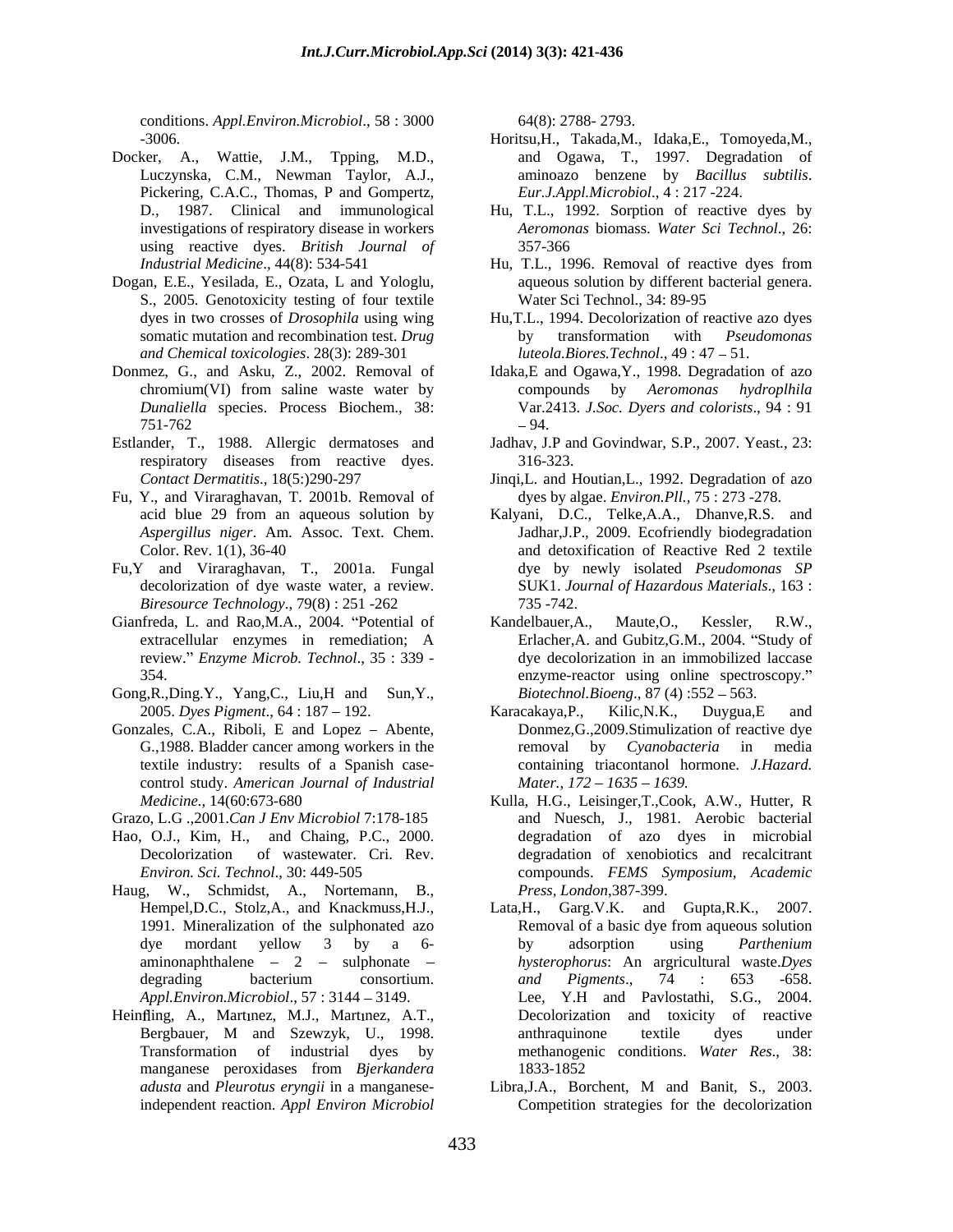of a textile -reactive dye with the white-rot fungi *Trametes Versicolor* under non sterile

- Machado, K.M.G. and Matheus, D.R., 2006. *Pleurotus Ostreatus*. *Brilliant Journal of*
- Machado, K.M.G., Matheus, D.R and Bononi,
- Mahony, T.O.,Guibai, E., and Tobin, J.M., 2002. Reactive dye biosorption by *Rhizophus*
- Mane, U. V., Gurav, P.N., Deshmukh, A.M., and Govindwar, S.P., 2008. Degradation of textile  $Res.$ , 28: 37-41
- Mathur, N., Bathnagar, P., Nagar, P., and Bijarnia,
- 
- N., Robinson,T., Nigam,P., Banat, I.M., Marchant, R and Smyth, W.F., 2001.
- Meehan, C., Banat,I.M., McMullan, G., Nigam,P., Decolorization of Removal Black  $-$  B using a
- 
- Michales,G.B. and Lewis,D.L., 1985. Sorption and Parshetti,G.K., Kalme, S.D., Gomare,S.S. and
- Miranda, M.P., Benito, G.G., Cristobal, N.S and

molasses waste water by *Aspergillus niger. Bioresource Technol*., 57: 229-235

- conditions. *Biotechnol Bioeng*. 82(6) : 736 Modak, A., Natarajan, K. A.,1995. Biosorption of 744. The metals using non – living biomass – a review metals using non  $-$  living biomass  $-$  a review Min Metall. Proc., 189-195
- Biodegradation of Remazol brilliant blue R by Mohan, S.V., Rao, N.C., Prasad, K and Ligninolytic enzymatic Complex produced by Karthikeyan, J., 2002.Treatment of stimulated *Microbiology*., 37 : 468 473. *Spirogyra* Species. Waste Management., 22: reactive yellow 22(azo) dye effluents using 575-582
- V.L.R., 2005 Liginolytic enzymes production Mohana, S., Shrivastava, S., Divehi, J and and remazol brilliant blue R decolorization by Medawar, D., 2008. Response surface tropical brazillian basidomycetes fungi. *Braz .J. Microbiol*., 36 : 246 252. decolorization of textile dye Direct black 22 methodolgy for optimization of medium for by a novel bacterial consortium. *Bioresource Technol*., 99: 562-569
- *arrhizus* biomass.*Enzyme Microb Technol* 31: Moreira, R. F., Kuhen, N.C and Peruch, M.G., 456-463 1998. Adsorption of reactive dyes into granular activated carbon. *Latin Am. Appl. Res*.,28: 37-41
- dye reactive navy blue RX (Reactive blue Nigam, P., Armour, G., Banat, I,M., Singh, D and 59) by an isolated Actinomycetes Marchant,R., 2000. Physical removal of textile *Streptomycetes Krainskii* SUK 5. *Malaysian*  dyes from effluents and solid- state *Journal of Microbiology*,  $4(2)$ : 1 – 5. **fermentation of dye** – adsorbed agricultural residues, Bioresour. Technol., 72: 219-226
- M.K., 2005. Mutagenicity assessment of Nilsson, R., Nordlinder, R., Wass, U., Meding, B effluents from textile /dye industries of and Belin, L., 1993. Asthma, Rhinitis and Sanganer, Jaipur(India): a case study. Dermatitis in worker exposed to reactive dyes. *Ecotoxicology and environmental safety*., 61(1): 105-113 *British Journal of Industrial Medicine*.,50(1):65-70
- Mayer, A.M. and Staples, R.C., 2002. "Laccase : Novonty, C., Svobodova, K., Erbanova, P., New function for an old enzyme." Cajthaml,T., Kasinath,A., Lang,E. and Sasek, *Phytochemistry.,* 60 : 551 565. McMullan, G., Meehan,C., Conneely, A., Kirby, Novonty,C., Svobodova,K., Erbanova,P., V., 2004. Ligninolytic fungi in bioremediation Extracellular enzyme production and degradation rate." Soil bid, *Biochem.*, 36 : 1545 – 1551.
	- Microbial decolorization and degradation of Pagga, U and Brown, D., 1986. The degradation of the textile dyes. *Appl Microbiol Bitechnol*., dyestuffs: Part II behavior of dyestuffs in aerobic biodegradation tests. Chemosphere., dyestuffs: Part II behavior of dyestuffs in aerobic biodegradation tests. Chemosphere., 15: 479- 491.
	- Symth,F and Maarchant,R., 2000. Palmieri, G., Gennamo, G and Sannia, G., 2005. thermotolerant Yeast, *Kluyveromyces* fungus *Pleurotus ostreatus* and its oxidative<br>marxianus IMBS. *Environ Int* ., 26(1-2) : 75 - enzymatic system. *Enzyme Microb. Technol*., **79. 36: 17-24. 36: 17-24.** Remazol brilliant blue R decolorization by the fungus *Pleurotus ostreatus* and its oxidative enzymatic system. *Enzyme Microb. Technol.*, 36: 17-24.
- Mehna, A., Bajpai, P and Bajpai, P.K., 1995. Panswad, T and Luangdilok, W.,2000. Studies on decolorization of effluent from a Decolorization of reactive dyes with different smaller paper mill utilizing agriresidues with molecular structures under different *Trametes versicolor. Enzy. Microbiol.* environmental conditions. Water Res . 34: *Technol*.,17: 18-22 Panswad, T and Luangdilok, W.,2000. Decolorization of reactive dyes with different molecular structures under different 4177- 4184
	- toxicity of azo and triphenyl methane dyes to Govindwar,S.P., 2007. Biodegradation of aquatic microbial pollutions. reactive blue-25 by *Aspergillus Ochraceus Environ.Toxicol.Chem*., 4 : 45 -50. NC1M -1146.*Biosource technology*., 98 : 3638 3642.
	- Nieto, C.H., 1996. Color elimination from Peralta-Zamora, P., Pereira, C., Tiburtius, E.,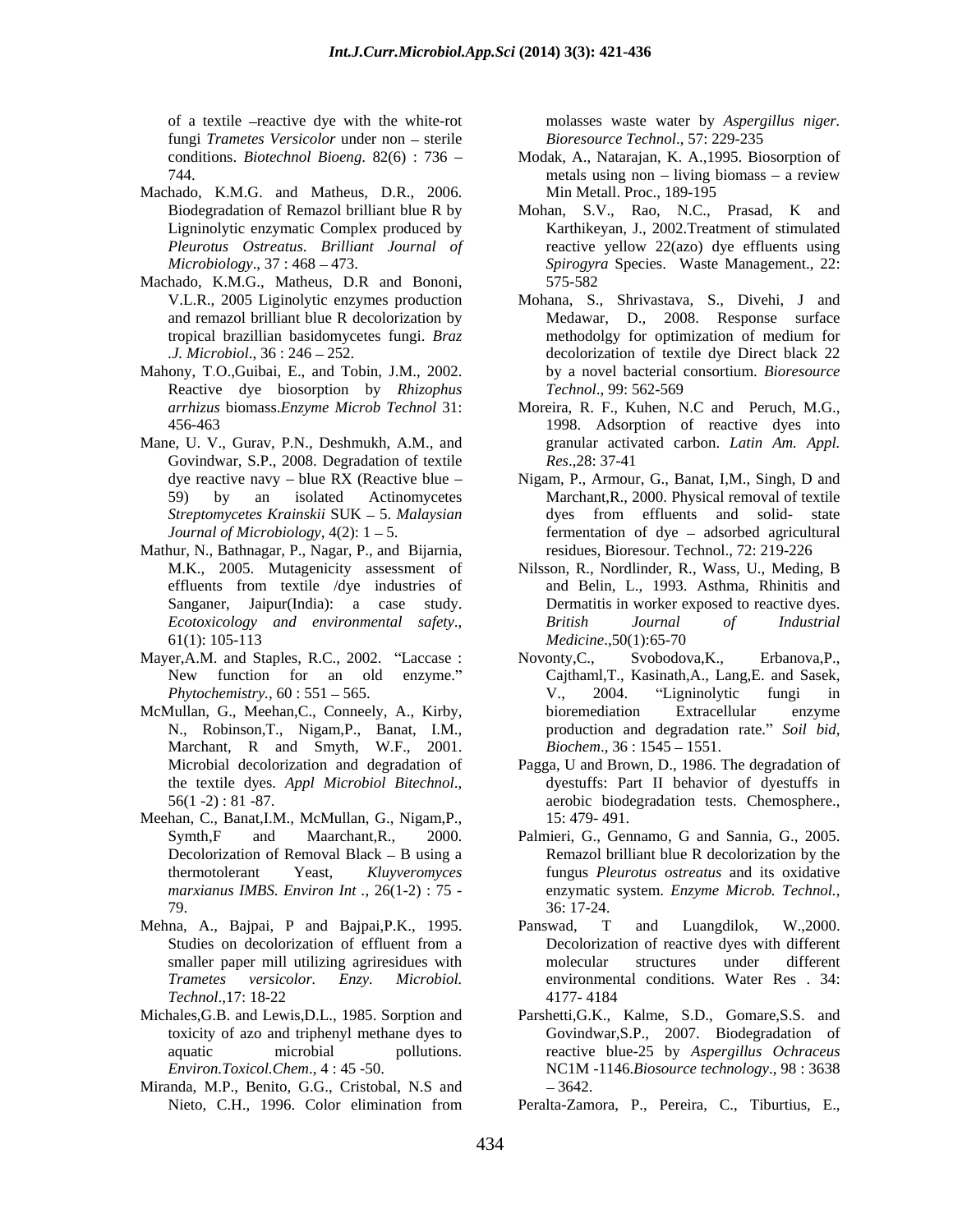Moraes, S., Rosa, M., Minussi, R and Duran, N. 2003.Decolorization of reactive dyes by *Ganoderma* sp WR. *Bioresour. Technol*., 98: immobilized laccase. *Appl Catal B* 42(2): 131

- Polman,J.K and Breckenridge,C.R., 1996. Biomass dyes from waste effluents. *Textile Chemist and* 198 -200.<br> *colorist*., 28(4): 31 – 35. Robinson, T.,
- Przybojewska, B., Baranski, B., Spiechowicz, E active compounds used in the textile industry.
- Raghukumar,C., Chandramohan,D., Michel, F.C. and decolorization of paper mill bleach plant
- and dye stuff manufacturing industry: a review
- Rajaguru, P., Kalaiselvi, K., Palanivel, M and *J.Microbiol.*, 48:857 870.
- Ramalakshmi, S., Muthuchelian, K and and treated fungus *Alternaria raphani. J.*
- Ramalakshmi, S., Muthuchelian, K and 2008. Kinetics and Mechanism of reactive red black 5 dye from aqueous solution by native
- Raymound, E.K., and Dunald, F., 1984. characteristics. Process Biochem ., 38: 605-*Encyclopedia of chemical technology. New*
- Reddy, C.A., 1995. The Potential for white rot
- biological persistence. *J. Biotechnol*., 94: 101-
- Revankar, M.S and Lele, S.S., 2007. Synthetic dye

decolorization by white rot fungus, 775-780

- 144. Richardson, M.L., 1983. Dyes the aquatic mediated binding and recovery of textile metabolises. *J.Soc.Dyers and colorists*., 99 : environment and the mess made by 198 -200.
- *colorist*., 28(4) : 31 35. Robinson, T., McMullan, G., Mardhant, R and and Szymczak, W., 1989.Mutagenic and textile effluent : A review on current treatment genotoxic activity of chosen dyes and surface technologies with a proposed alternative*.J.*  Nigam, P., 2001. Remediation of Dyes in *Bioresource Technol*., 77: 247-255
- *Polish Journal of occupational Medicine.* Salony Mishra S., Bisaria, V.S., 2006. Production  $2(2)$ :171-185 and characterization of laccase from *Cyathus* and Reddy, C.A., 1996. Degradation of lignin recalcitrant textile dyes. Appl. Microbiol. Salony Mishra S., Bisaria,V.S., 2006. Production and characterization of laccase from *Cyathus bulleri* and its use in decolorization of Biotechnol., 71: 646-653
- effluent (BPE) by Marine fungi. Satiroglu, N., Yalcinkaya, Y., Denizli, A., Arica, *Biotechnol.Lett.,* 18: 105 -106. M. Y., Bektas, S and Genc, O. 2002., Rai, H.S., Bhattacharyya, M.S., Singh, J., Bansal, Application of NaoH treated *Polyporus*  T.K., Vats, P and Banerjee, V.C., 2005. *versicolor* for removal of divalent ions of Removal of dyes from the effluent of textile **Example 2018** group 11B elements from synthetic waste group 11B elements from synthetic waste water. Process Biochem, 38: 65-72
	- of emerging techniques with reference to Shah,V., and Nerud, F., 2002. Lignin degrading biological treatment. Crit. Rev. Env. Sci. system of white - rot fugi and its exploitation Technol. 35: 219-238 for dye decolorization. *Review Canadian J.Microbiol.*,  $48:857-870$ .
	- Subburam, V., 2000. Biodegradation of azo Sumathi., S. and Manju,B.S., 2001. Fungal dyes in a sequential anaerobic – aerobic Mediated decolorization of media containing system *. Applied Microbiol Biotechnology*, 54: procion dyes. *Water Sci Technol*., 43(2): 285  $-268-273.$   $-290.$ 290.
	- Swaminathan, K., 2011a. Kinetic and Delia,M.L. and Strehaiano,P., 2004. Microbiol equilibrium studies on biosorption of reactive decolorization of reactive azo dyes in a black 5 dye from aqueous solution by native sequential Anaerobic system. Chemical Supaka,N., Juntongjin,K., Danronglerd,S., sequential Anaerobic system. *Chemical Engineering Journal.,* 99 : 169 -176.
	- *Biosci. Res*., 2(4)239-248 Telke,A., Kalyani,D., Jadhar,J., and Govindwar,S., Swaminathan, K., 2011b. Kinetic and 141. Degradation by a bacterial isolate equilibrium studies on biosorption of reactive *Rhizobium radiobacter* MTCC8161. *Acta Chim.Slov*., 55 : 320 -329.
	- and treated fungus *Alternaria raphani. J.* Tien, C. J., 2002. Biosorption of metal ions by *Chem. Pharm. Res*. 3(6): 337-347 fresh water algae with different surface characteristics. Process Biochem ., 38: 605- 613.
	- *York: Wiley.* Vander wall, A., Norde, W., Zehnder, A.J.B and fungi in the treatment of pollutants. *Curr.Opt.Biotecnol*.,6:320 -328. bacteria. Colloids Surf.B. 9: 81-100. Lyklema, J., 1997. Determination of the total charge in the cell walls of gram positive
- Reiger, P. G., Meier, H.M., Gerle, M., Vogt, U., Vijaya.P.P., Padmavathy,P. and Sandhya.S., 2003. Groth., T and Knackmuss, H. J., 2002. Decolorization and biodegradation of reactive Xenobiotics in the environment: Present and azo dyes by mixed culture. *Indian J* future strategies to obviate the problem of Biotechnol., 2:1425. *Biotechnol*., 2 : 1425.
	- 123 Biosorption of C.I. Reactive Black 5 from Vijayaraghavan,K and Yun,Y.S., 2008. . aqueous solution using  $acid$  – treated biomass